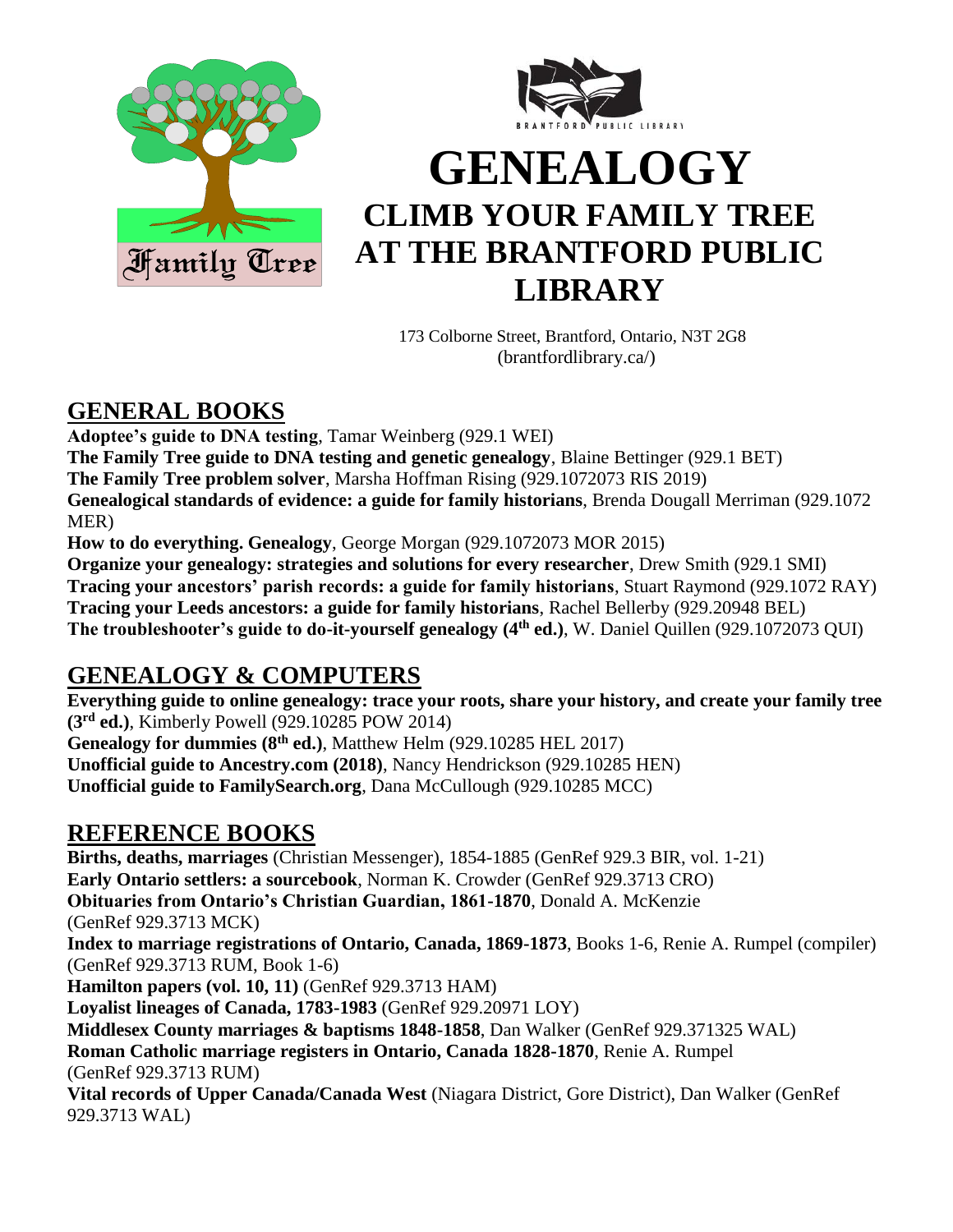# **MICROFORMS**

### **NEWSPAPERS**

**Brantford Expositor**, 1852-present

**Note:** A Births-Marriages-Deaths Index is available for the **Brantford Weekly Expositor**, 1852-1916; **Brantford (Daily) Expositor**, 1917-1947, 1950-1951, 1956, 1960-2017 (additional years are being indexed as time permits).

### **CENSUS REELS**

We have census reels for 1851-1911 for Brant County and many of the surrounding counties in southern Ontario.

**Note:** There are indexes for the 1851, 1861, 1891, and 1901 census for Brantford and the townships in Brant County. We have the printed indexes for the 1871 Ontario census in RefGen929's. There are several transcriptions for different townships in Brant County and Wentworth County as well as for the city of Brantford for the 1901 census.

Search the Canadian censuses on Library and Archives Canada, Ancestry, and FamilySearch.

The 1921 Canada census is searchable on Ancestry and the Library and Archives Canada website. The 1926 Prairie census is searchable on the Library and Archives Canada website and the FamilySearch website.

# **CITY DIRECTORIES AND TELEPHONE BOOKS**

We have many early city directories and telephone books on microfilm for Brantford. **Note:** Many Brantford City directories are available on the FamilySearch website.

# **ONTARIO ARCHIVES LAND RECORD INDEX**

This is an index by surname and by township or town. Data ranges from the 1780's to the start of WWI.

# **VITAL STATISTICS INDEXES (ARCHIVES OF ONTARIO)**

These birth (1869-1917), marriage (1873-1938), and death (1869-1948) registrations have been microfilmed by the Archives of Ontario. The Library has many of the early index reels on microfilm in the Local History room. You can search by surname to get the registration number and then may be able to request the registration on microfilm through interlibrary loan from the Archives. Indexes to Births 1915-1917 is only available through interlibrary loan from the Archives of Ontario.

**Note:** Many years are searchable on Ancestry and FamilySearch and include digitized images.

# **SURROGATE COURT INDEXES**

MS 830 Reel 1 (1793-1858) MS 404 Reels 1-5, 20-33 (1858-1967)

# **LOCAL HISTORY COLLECTION**

# **CEMETERY TRANSCRIPTS**

The cemeteries in Brant County have been transcribed, including Mount Hope, Greenwood, St. George United, St. Joseph's, Farringdon, and Oakland.

# **BOOKS**

**Baptismal register, 1841-1860; membership lists, 1840-1848**, First Congregational Church (R285.8713 FIR LOHIST)

**Baptisms of the Burford, Fairfield Plains, Bethel and area Methodist and United Church from 1900- 1940** (R287.92 BAP LOHIST)

**Cainsville United Church marriage register, 1936-1958** (R287.92 CAI)

**County of Brant: gazetteer and directory for 1869-70**, James Sutherland (R971.347 SUT LOHIST) **Deaths: Grace Anglican Church, Brantford, Ontario** (R283.71347 DEA LOHIST) **Grand River tract census: Haldimand Township, Wentworth County, Gore District, 1824, 1827, 1829,** 

*Brantford Public Library - Climb Your Family Tree, January 2022.*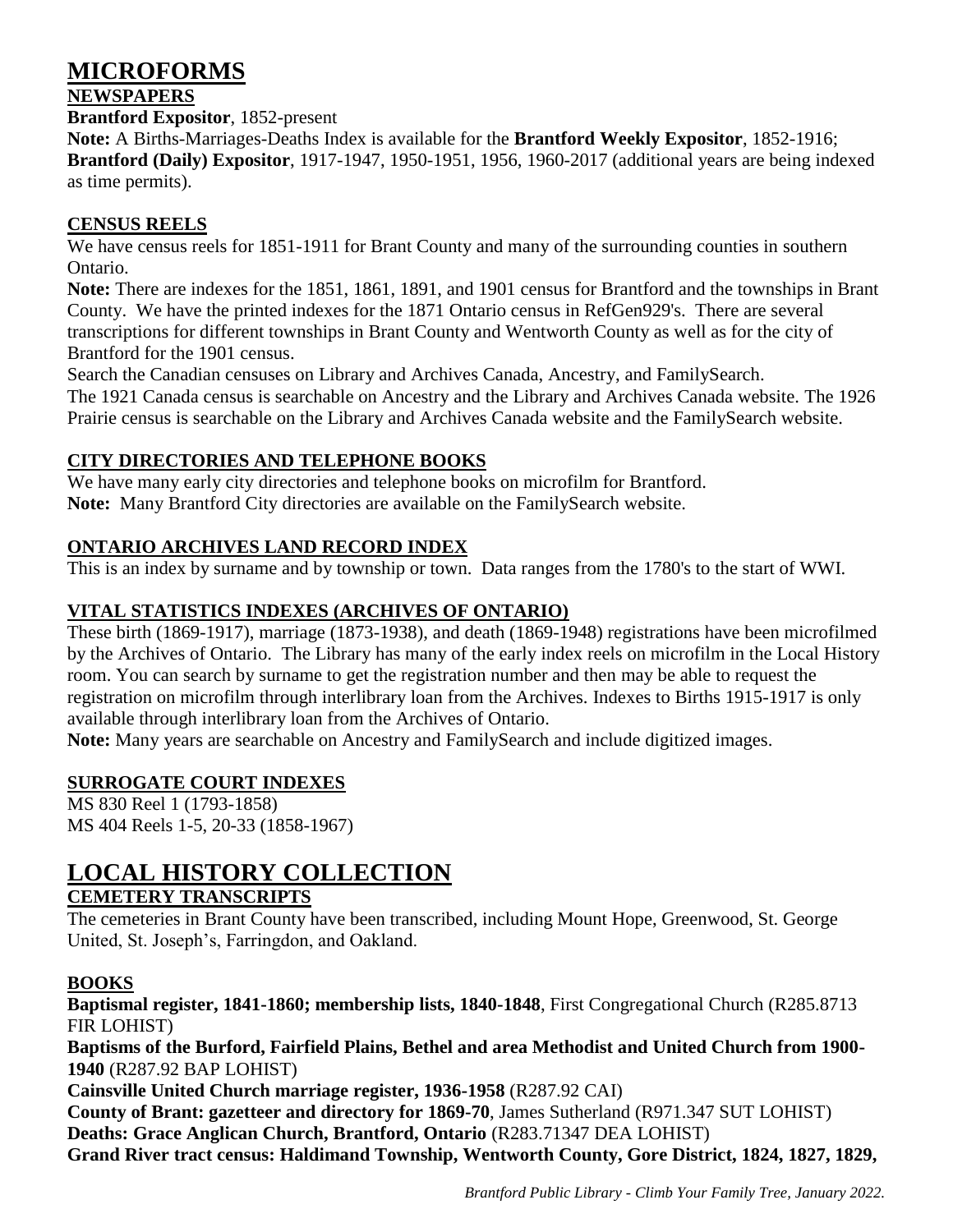**1832**, Angela Files (collater) (R971.347 GRA LOHIST)

**History of the County of Brant** (R971.347 HIS LOHIST)

**Loyalist families of the Grand River Branch, United Empire Loyalists Association of Canada** (R971.336 LOY LOHIST)

**Marriage register 1857-1941, Scotland United Church** (R929.371347 MAR) **Marriage register for the Cainsville Wesleyan Methodist congregations** (1857-1869; 1897-1919) (R287.171347 MAR LOHIST)

**Marriages** (Grace Anglican Church, 1827-1904) (R929.37148 MAR LOHIST)

**Mohawk Chapel baptisms, marriages, burials 1827-1836**, Dan Walker & Fawne Stratford-Devai (R283.71347 WAL LOHIST)

**Oakland Township, Burford Gore, Townsend Gore**, vol. 1-5, Stuart A. Rammage (R971.348 RAM LOHIST)

**A pioneer history of South Brant and the adjacent townships**, Walter J. Burrage (R971.347 BUR LOHIST)

# **FAMILY HISTORIES**

**CARR**--**A history of the descendants of William Carr of Lanarkshire, Scotland 1800-1970** (R929.2 CAR LOHIST) **CORNELL**--**The Cornell family of Ontario, Michigan & Ohio** (R929.2 COR LOHIST) **EACRETT**--**The Eacrett family in Canada** (R929.2 EAC LOHIST) **FONGER**--**A Fonger family tree: a story of Fonger descendants via several branches** (R929.2 FON LOHIST) **HARLEY--Our Harley family connections: a study** (R929.2 HAR LOHIST) **LADD**--**Our family tree, John Ladd 1826-1885, Jane Ladd 1831-1908** (R929.2 LAD LOHIST) **MCKEOUGH**--**The McKeough family tree: section #25 "Racey"** (R929.2 MCK LOHIST) **MOORE**--**The pathway of the Moores** (R929.2 MORL LOHIST) **NELLES**--**Andrew Nelles: a new Canadian, 1798: his life, ancestry and some of his descendants** (R929.2 MUT LOHIST) **ORCHARDS**--**The Orchards of Cornwall, England and Ontario** (R929.2 ORCG LOHIST) **STRATFORD**--**You're a Stratford**, vol. 1-5 (R929.2 STRR LOHIST) **TRUMPER**--**The Trumper family of Brant County, Ontario** (R929.2 TRUR LOHIST) **VAN EVERY**--**Van Every** (R929.2 VANR LOHIST)

#### **CHURCH HISTORIES**

**All Saints' Anglican Church, Mount Pleasant: 150 years 1845-1995** (R283.71347 ALL LOHIST) **Cainsville United Church: 100th anniversary, 1875-1975**. (R287.92 CAI LOHIST) **Centennial anniversary: Alexandra Presbyterian Church, Brantford, Ontario, 1845-1945.** (R285.271348 CEN LOHIST)

**Central Presbyterian Church, Brantford, Ontario: families and history** (R285.271348 CEN LOHIST) **Farringdon Church: its history and background from 1833 to 1977** (R289.9 FAR LOHIST) **Grace Anglican Church, Brantford, Ontario: 1830-1930** (R283.71348 GRA LOHIST) **St. Joseph's Church, Brantford: golden jubilee, 1936-1986** (R282.71348 SAI LOHIST)

#### **Ancestry Library Edition**

Access thousands of Canadian, American, and international sources. It includes vital statistics, censuses, immigration records, military records, etc. You can often view the actual image online. **Note: This resource can only be used in the library on our catalogue computers.**

These are **just some of the many sources of information available** for genealogists. Please check our catalogue and website or phone (519) 756-2220 for library hours.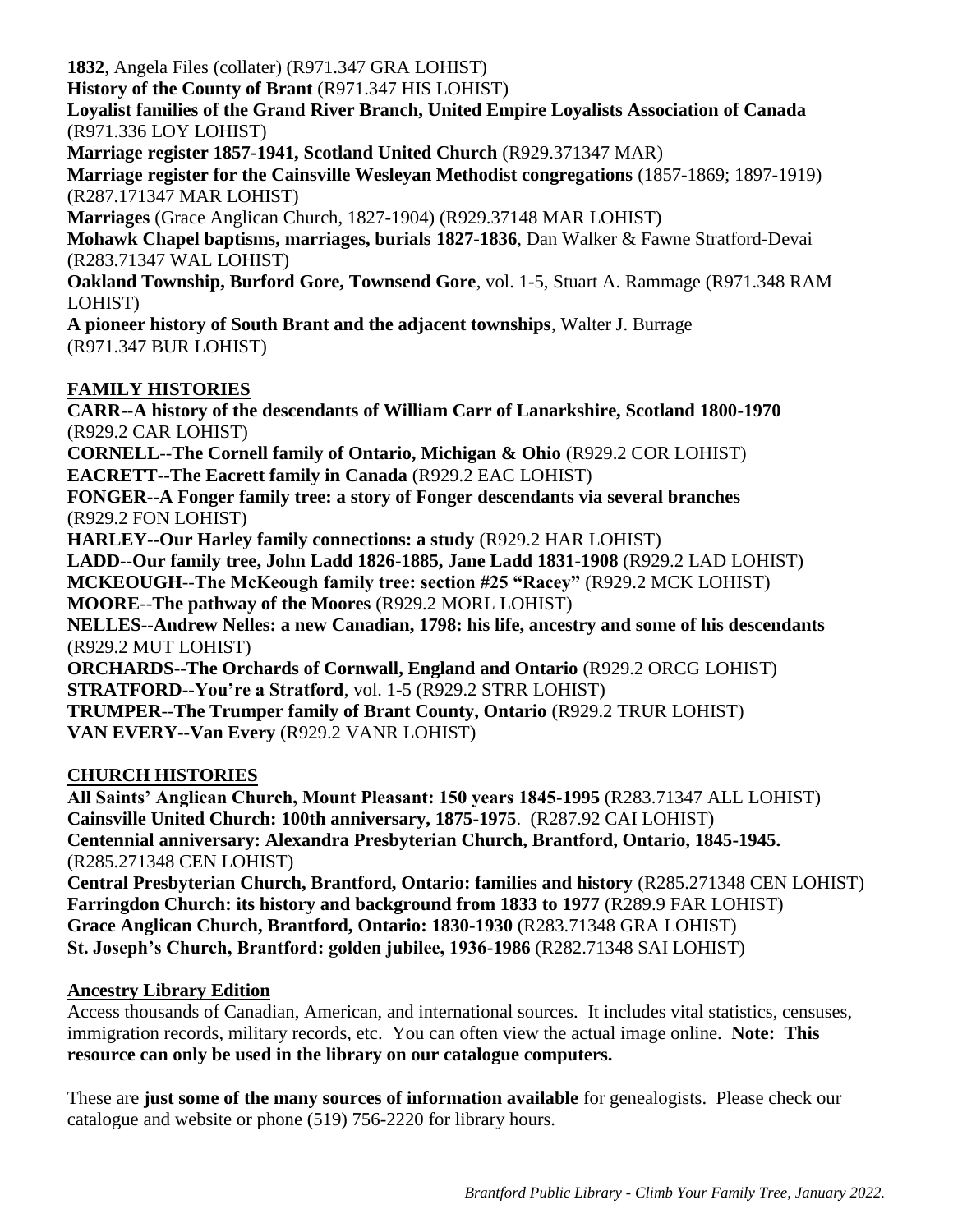# **GENEALOGY ON THE INTERNET**

# **GENERAL**

**Ancestor Search** (www.searchforancestors.com/) -a world-wide directory of free genealogy search engines, websites, and tools for genealogy

# **Cyndi's List of Genealogy Sites on the Internet** (www.cyndisList.com/)

-over 317,000 links, categorized and cross-referenced, in over 220 categories including Canada, adoption, census sites, and cemeteries, and obituaries

# **Genealogy Links** (www.genealogylinks.net/)

-has over 50,000 links to online searchable databases including ships' passenger lists, cemetery transcriptions, and censuses for many countries

# **The Olive Tree Genealogy Homepage** (www.olivetreegenealogy.com/index.shtml)

-links to subjects such as Ontario city & farmer directories, the Mohawk Nation, Loyalists, ships' lists, and the military

**Rootsweb** (home.rootsweb.com/) -mailing lists, World Connect pedigree files, and more

# **ThoughtCo. Family History and Genealogy** (www.thoughtco.com/genealogy-4133308 /)

-includes tips, articles, and links to sites by topic

# **BLOGS**

**Ancestry Blog** (blogs.ancestry.com/ancestry/) -articles about using Ancestry

**Anglo-Celtic Connections** (anglo-celtic-connections.blogspot.com/) -provides information on English records as well as Canadian records

**Eastman's Online Genealogy Newsletter** (eogn.com/) -articles about genealogy computing and software plus genealogy news and events

# **Genealogy Blog Finder** (blogfinder.genealogue.com/)

-can browse the new blogs added, recently updated blogs or search by categories, including personal research, locality specific, and single surname

**Genealogy Guys Podcast** (www.genealogyguys.com/) -George G. Morgan and Drew Smith provide notes from their podcasts and answers to listeners' questions

# **Genealogy Tip of the Day** (genealogytipoftheday.com/)

-provides brief tips to help researchers

# **Olive Tree Genealogy** (olivetreegenealogy.blogspot.com/)

-provides information on free Canadian and American genealogy resources, etc.

# **SURNAME SEARCHES**

**Family Search (Mormon Library)** (www.familysearch.org/) -search by name or browse databases by location; records include BMDs, censuses, passenger lists, probate

*Brantford Public Library - Climb Your Family Tree, January 2022.*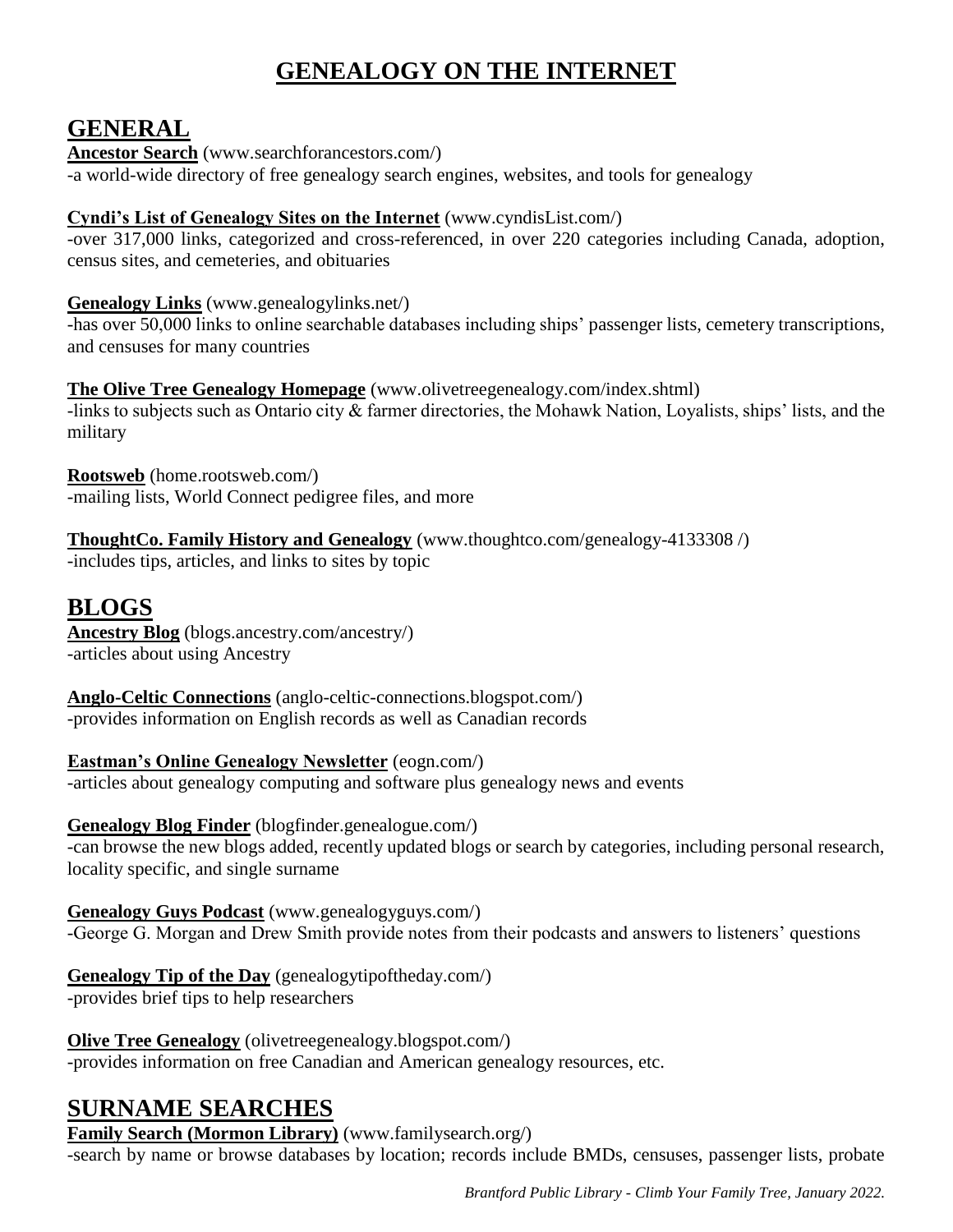records, military information, and naturalization records

**GeneaNet** (www.geneanet.org/) -can search by surname and get a list of Web addresses where you can find further information

# **BRANT COUNTY**

**Brant County Branch, OGS** (brant.ogs.on.ca/) -can search their catalogue online, get information about meetings and their publications list

# **Brant Historical Society** (brantmuseum.ca/)

-information about the museum and the research material they have

**Great War Centenary Association** (doingourbit.ca/)

-contains a database of everyone from Brantford, Brant County, and Six Nations who served in World War I

**Woodland Cultural Centre** (woodlandculturalcentre.ca/) -the website of the First Nations educational and cultural centre

# **ONTARIO**

**ARCHEION: Ontario's Archival Network** (www.archeion.ca/) -find descriptions of archival records located in archives across Ontario

# **Archives of Ontario** (www.archives.gov.on.ca/)

- lists information about their holdings, etc.

# **Bill Martin's Early Ontario Records** (my.tbaytel.net/bmartin/earlyont.htm)

-transcripts and indexes to early Ontario records (many from the Papers and Records of the Ontario Historical Society); includes transcriptions of church registers and early assessment rolls

# **In Search of your Canadian past: the Canadian County Atlas Project**

(digital.library.mcgill.ca/CountyAtlas/) -provides a searchable database of the property owners' names appearing in the historical Ontario county atlases

# **Norfolk Genealogy** (www.nornet.on.ca/~jcardiff/)

-has local BMDs found in Norfolk County newspapers starting in 1870, transcriptions of various resources, and information about the history of the county

# **Norfolk Historical Society** (www.nca-ebdm.ca/)

-preserving Norfolk County history

# **<u>Ontario and Upper Canada Genealogy and History</u>** (www.ontariogenealogy.com/)

-has many references to many records for Upper Canada including newspaper notices, land petitions, baptisms, marriages, and burials

# **Ontario Cemetery Finding Aid** (ocfa.islandnet.com/)

-database of the surname, cemetery name, and location of over 3 million interments for several thousand cemeteries (**NOTE**: Cemeteries in certain counties are not listed)

# **Ontario Genealogical Society** (www.ogs.on.ca/)

-search their index, find branch addresses (with links to their websites), etc.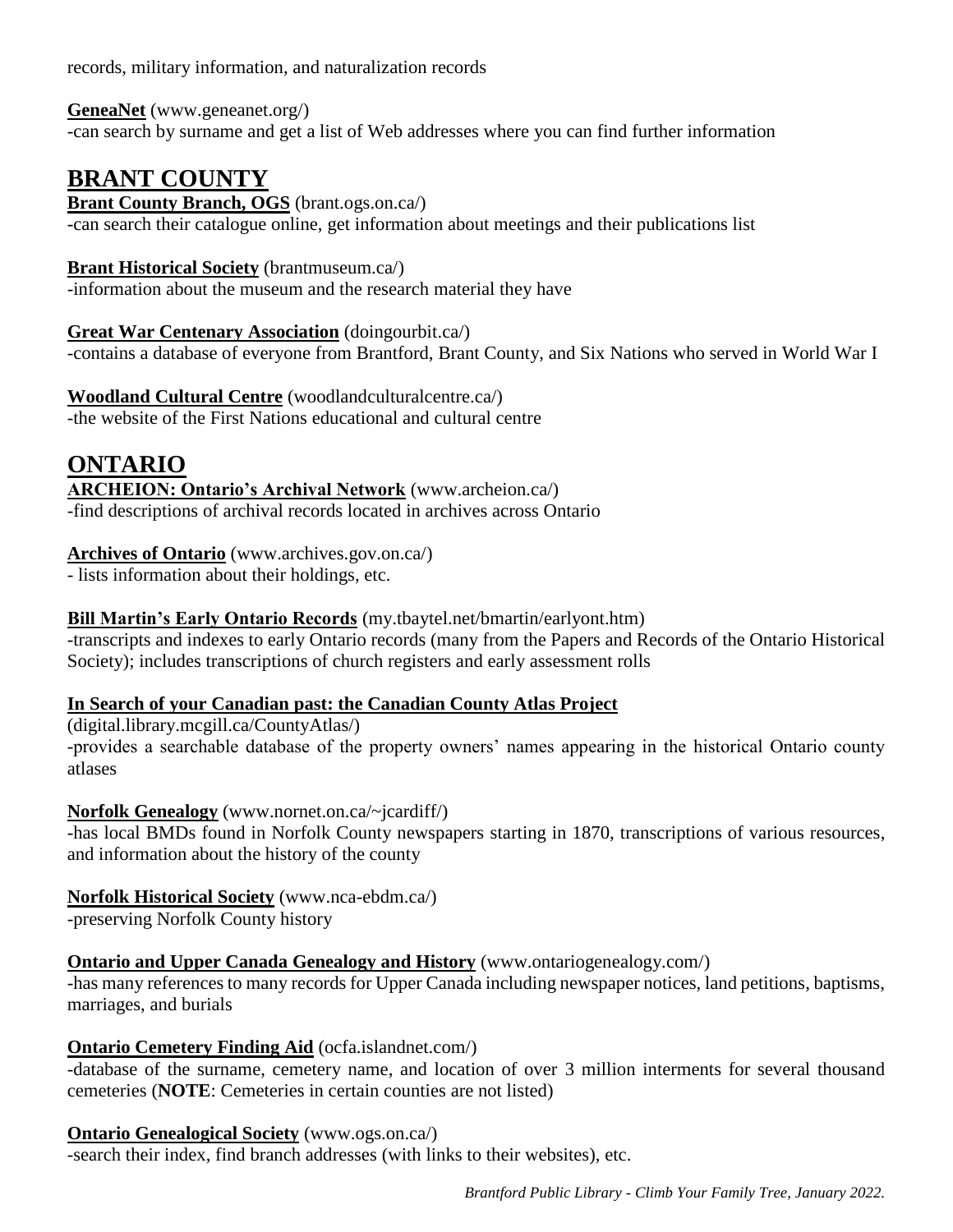#### **Ontario GenWeb** (www.geneofun.on.ca/ontariogenweb/)

-links to sites listing genealogical information for the different counties in Ontario

#### **OurOntario.ca** (search.ourontario.ca/)

-search for records including photographs, maps, books, etc. from various Ontario public libraries, archives, and museums

#### **Wesleyan Methodist Baptismal Register** (bowergenealogy.ca/resources/methodist/IndexS.htm/)

-an online transcription, searchable by surname, of the records on the 4 microfilm reels of the Wesleyan Methodist baptismal register from 1825-1910

# **ONTARIO-BMD INDEXES AT PUBLIC LIBRARIES**

**Barrie Public Library** (news.ourontario.ca/Barrie/search /) -has an online birth, marriage, death index for Barrie newspapers

#### **Cobourg Public Library** (cobourg.news.halinet.on.ca/)

-includes: Coburg Daily Star, Northumberland News, Snap, Northumberland Today.com, and the Northumberland News

**Grimsby Public Library** (news.ourontario.ca/grimsby/search) -includes: Grimsby Lincoln News, Grimsby Independent, and West Niagara News

**Halton Newspaper Index-BMD Search** (news.halinet.on.ca/search) -includes: Burlington Gazette, Canadian Champion (Milton), Georgetown Independent, and Oakville Beaver

**Lincoln Public Library** (images.ourontario.ca/Lincoln/search) -notices from the Beamsville Express and Lincoln Post dating approximately between 1900 and 1961

**Newmarket Public Library** (news.ourontario.ca/Newmarket/search) -includes the Newmarket Courier, Newmarket Era, and North York Reformer

**Niagara Falls Public Library** (www.nflibrary.ca/nfplindex/) -indexes births, marriages, and deaths for Niagara Falls newspapers for various years starting in 1908

**Orillia Public Library** (news.ourontario.ca/Orillia/search) -includes: Daily Packet & Times and other local newspapers

**Oshawa Public Library** (news.ourontario.ca/oshawa/search) -includes various Oshawa area newspapers

**Oxford County Library-Ingersoll** (www.ocl.net/Services/Local-History)

-births, marriages, and deaths have been indexed for the Ingersoll Chronicle, 1854-1919, the Ingersoll Tribune, 1897-1970, and the Ingersoll Times, 1969-1991

**Peel Newspaper Index** (news.ourontario.ca/brampton/search) -birth, marriage, and death index for the Brampton Guardian

#### **Pickering Local History Collection Digital Archive**

(corporate.pickering.ca/PLHCWebLink/Welcome.aspx?cr=1) -can view documents, images, and newspapers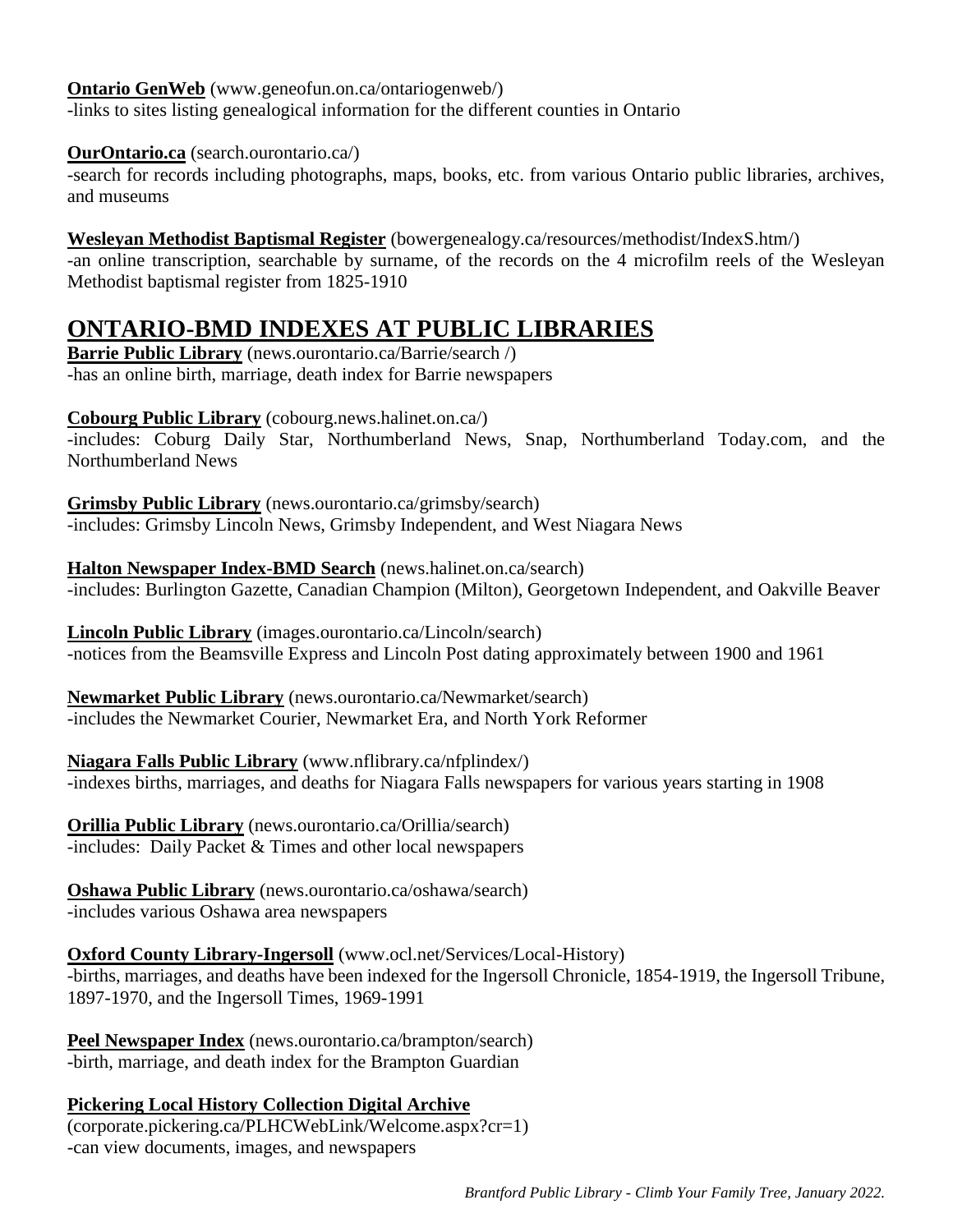**St. Catharines Public Library** (bmd.stcatharines.library.on.ca/en/search/) -birth, marriage, death index for various years of the St. Catharines Standard

**Welland Public Library** (wellandlibrary.ca/genealogydatabase) -the Genealogy Database is an index of surnames from local sources

**Whitchurch-Stouffville Public Library** (news.ourontario.ca/whitchurchstouffville/search) -includes several Stouffville newspapers

**Woodstock Public Library** (woodstock.news.halinet.on.ca/search) -index to births, marriages, and deaths in Woodstock and area newspapers

# **CANADA**

**Acadian Genealogy Homepage** (www.acadian.org/genealogy/) -provides Acadian-Cajun genealogy information

# **Acts of Divorce, 1841-1968**

(www.bac-lac.gc.ca/eng/discover/vital-statistics-births-marriages-deaths/divorce-1841-1968/Pages/actsdivorce-1841-1968.aspx) -includes references to divorces, granted by private acts of the Parliament of Canada between 1841 and 1968, published in sources such as the "Statutes of the Province of Canada"

### **Archives Canada** (www.archivescanada.ca/)

-search archival holdings and find contact information for archives by location or type

**Automated Genealogy Census Indexing Project** (automatedgenealogy.com/census/index.html) -indexes for the 1851, 1901, 1906, and 1911 Canada censuses

**British Columbia Archives** (search-collections.royalbcmuseum.bc.ca/Genealogy/basicSearch) Births Index, 1854-1903, Marriages Index, 1871-1945 and Deaths Index, 1872-2000 with digitized images of many of the actual registrations

# **British Columbia Cemetery Finding Aid** (bccfa.islandnet.com/)

-database of the surname, cemetery name, and location of over 344,000 interments of cemeteries in British Columbia

**British Columbia Historical Newspaper Search** (open.library.ubc.ca/collections/bcnewspapers) -view various digitized newspapers from the province of British Columbia

# **Canada GenWeb Project** (canadagenweb.org)

-links to the sites for each province and the genealogical resources available for the counties within each one; the cemetery project which lists their names, locations, and links to transcriptions

# **Canadian Community Digital Archives** (www.communitydigitalarchives.com/)

-a service for libraries, historical societies, etc. that lets them digitize and share their historical newspapers; can do a keyword search and narrow down by name of newspaper and date

# **Canadian Directories Collection** (www.bac-lac.gc.ca/eng/discover/directories-collection/Pages/directoriescollection.aspx)

-digitized, pre-1901 volumes of Canadian directories – national, provincial, county, and city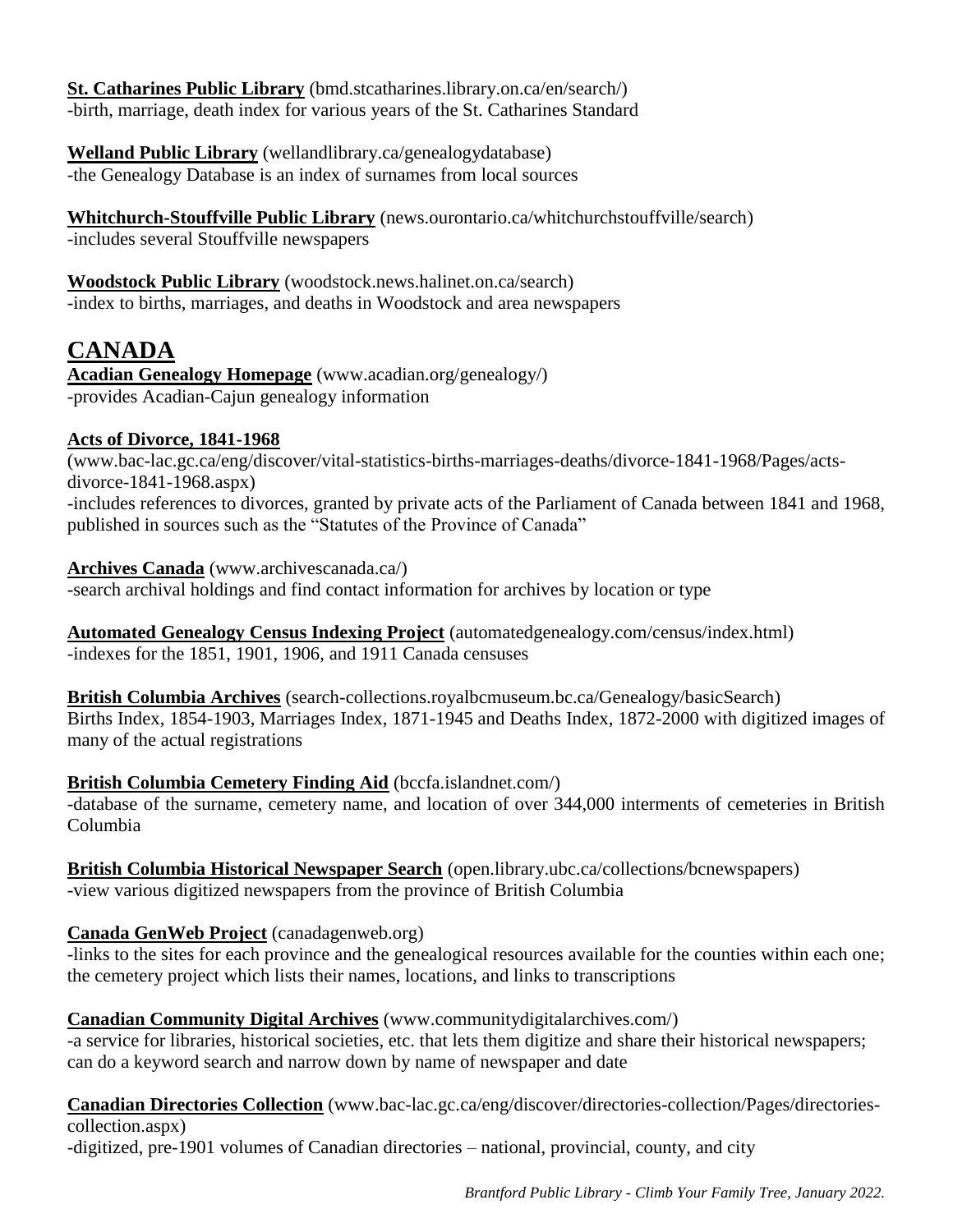#### **Canadian Genealogy Directory** (www.cangenealogy.com/)

-links to Canadian genealogical resources by region-national or provincial, category-military, Loyalists, etc.

#### **Canadian Headstone Photo Project** (www.canadianheadstones.com /)

-the goal of this website is to get digital images and complete transcriptions of headstones in cemeteries across Canada; there are over 1,950,000 records so far

### **Canadian Naturalization 1915-1951** (www.bac-lac.gc.ca/eng/discover/immigration/citizenship-

naturalization-records/naturalized-records-1915-1951/Pages/introduction.aspx) -can search by name or date for digitized images of the lists of people who applied for and obtained status as naturalized Canadians between 1915 and 1951

### **Canadian Necrology** (necrology.library.utoronto.ca)

-a source of death information for both prominent and lesser-known Canadians from the late 18<sup>th</sup> century to 1977

### **Genealogy and Family History (Library and Archives Canada)**

(www.bac-lac.gc.ca/eng/discover/genealogy/Pages/introduction.aspx) -provides electronic access to Canadian genealogical resources on various topics including census, military, and land records

**Geographical Names in Canada** (www.nrcan.gc.ca/maps-tools-publications/maps/geographical-namescanada/10786)

-find out the location of places from cities to hamlets to unincorporated areas

### **Home Children (1869-1932)**

(bac-lac.gc.ca/eng/discover/immigration/immigration-records/home-children-1869-1930/Pages/homechildren.aspx) -members of the British Isles Family History Society of Greater Ottawa are indexing the names of Home Children found in different records held by Library and Archives Canada

#### **Immigrants at Gross Ile Quarantine Station, 1832-1937**

(bac-lac.gc.ca/eng/discover/immigration/immigration-records/immigrants-grosse-ile-1832- 1937/Pages/immigrants-grosse-ile.aspx) -provides information about 33,036 immigrants who stayed at this quarantine station between 1832 and 1937

**Library and Archives Canada** (www.bac-lac.gc.ca/eng/Pages/home.aspx) -information about what is available from the national library and archives in Ottawa

**Lower Canada Land Petitions (1764-1841)** (bac-lac.gc.ca/eng/discover/land/land-petitions-lower-canada-1764-1841/Pages/land-petitions-lower-canada.aspx) -contains petitions for grants of land and other administrative records

#### **Manitoba Vital Statistics Index** (vitalstats.gov.mb.ca/Query.php)

-can search for births (from more than 100 years ago), marriages (from more than 80 years ago) and deaths (from more than 70 years ago) in Manitoba

#### **Newfoundland's Grand Banks Genealogical and Historical Data** (ngb.chebucto.org/)

-has a collection of resources including pre-1891 church records, census records for 1921, 1935, and 1945, and cemetery transcripts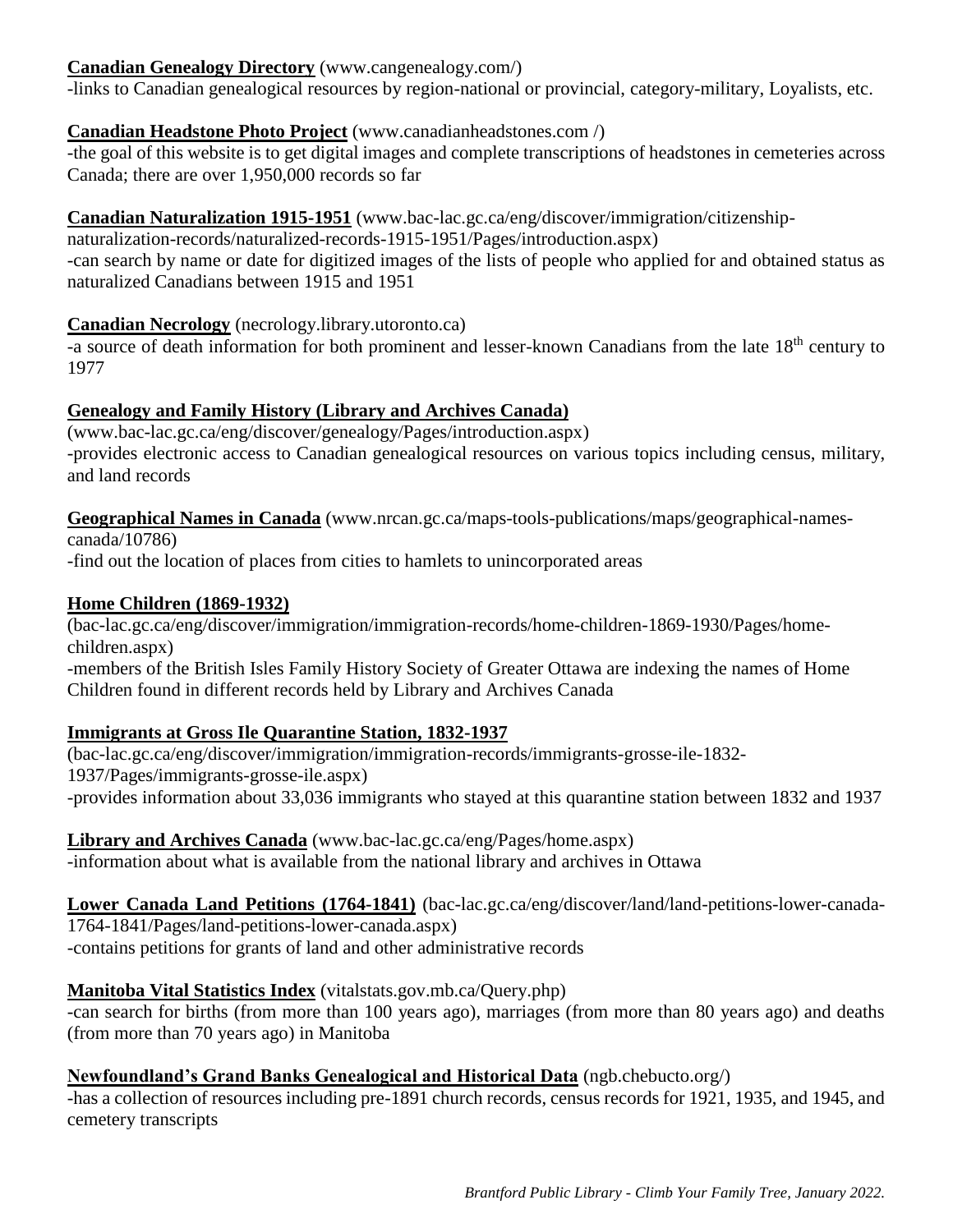#### **Nova Scotia Archives** (archives.novascotia.ca/)

-includes searchable database for births, marriages, and deaths for various years

# **Passenger List Indexing Project** (nanaimofamilyhistory.ca/passenger-list-project/)

-index of arrivals at the Port of Quebec (also includes Montreal) from 1903 to 1910

#### **Passenger Lists and Border Entries, 1925-1935 – Nominal Indexes**

(bac-lac.gc.ca/eng/discover/immigration/immigration-records/passenger-lists-border-entry-1925- 1935/Pages/introduction.aspx) -can search for names from passenger lists for 1925-1935

### **Peel's Prairie Provinces** (peel.library.ualberta.ca/index.html)

-can search newspapers and Henderson city directories for various cities in Alberta, Manitoba, and the Northwest Territories

**Provincial Archives of New Brunswick** (archives.gnb.ca/Archives/default.aspx?culture=en-CA) -choose "Search" heading and then pick one of the databases listed

### **Provincial Archives of Saskatchewan** (search.saskarchives.com/)

-has information on Saskatchewan homestead records

### **Public Archives and Records Office of Prince Edward Island**

(www.princeedwardisland.ca/en/service/search-public-archives-material-online) -has indexes to the 1841, 1881, 1891, and 1901 censuses (under P.E.I. Census Documents Data Search) and a database of baptismal records for approximately 1777-1923

### **Saskatchewan Vital Statistics Index** (genealogy.ehealthsask.ca/vsgs\_srch.aspx)

-can search for births that are more than 100 years old and deaths that are more than 70 years old (marriage index is not available yet)

#### **United Empire Loyalists' Association of Canada** (www.uelac.org/)

-information about the history of this organization, membership, and branches

**University of Calgary Digital Collections** (library.ucalgary.ca/digital?b=g&d=a&group\_id=14797) -provides access to cultural and heritage material for Alberta, including local histories and newspapers

#### **University of Manitoba Digital Collections**

(digitalcollections.lib.umanitoba.ca/islandora/object/uofm%3Amanitobia\_newspapers) -view various digitized newspapers

**Upper and Lower Canada Marriage Bonds** (bac-lac.gc.ca/eng/discover/vital-statistics-births-marriagesdeaths/marriage-bonds/pages/marriage-bonds-upper-lower.aspx) -database that provides references to 7,899 marriage bonds for Upper Canada (Ontario) issued between 1803 and 1865 and 2,960 marriage bonds for Lower Canada (Quebec) issued between 1779 and 1858

# **Upper Canada and Canada West Naturalization Records (1828-1850)**

(bac-lac.gc.ca/eng/discover/immigration/citizenship-naturalization-records/naturalization-upper-western-1828-1850/Pages/introduction.aspx)

-can search for references to people in naturalization registers for 1828 to 1850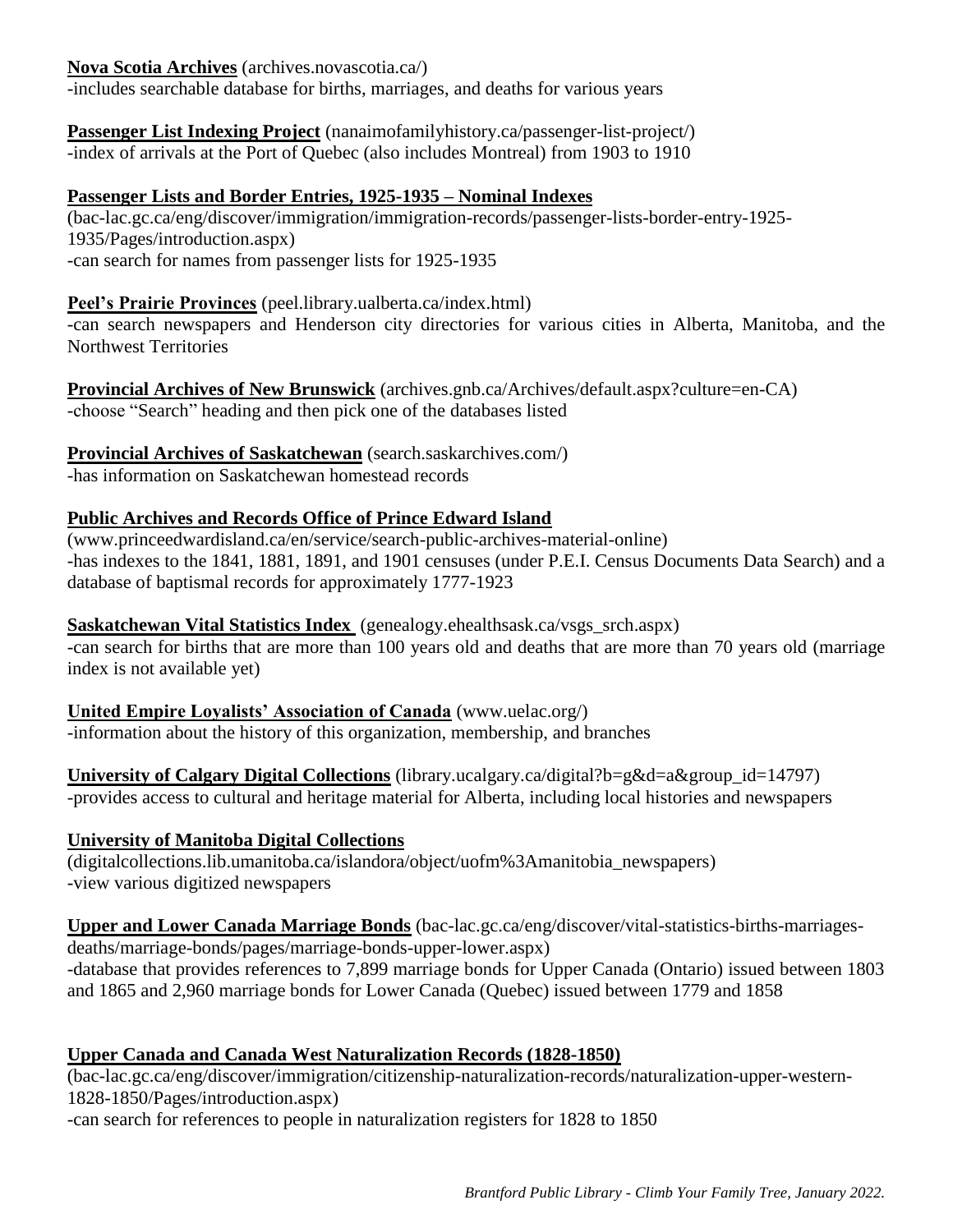**Upper Canada Land Petitions (1763-1865)** (bac-lac.gc.ca/eng/discover/land/land-petitions-upper-canada-

1763-1865/Pages/land-petitions-upper-canada.aspx)

-has petitions for grants or leases of land and other administrative records with references to over 77,000 people who lived in present-day Ontario from 1763 to 1865

**Western Land Grants (1870-1930)** (bac-lac.gc.ca/eng/discover/land/land-grants-western-canada-1870- 1930/Pages/land-grants-western-canada.aspx)

-can search for records of grants, which provide the name of the grantee, description of the land, and date granted, that were issued in Manitoba, Saskatchewan, Alberta, and the railway belt of British Columbia from 1870-1930

# **Canada-Genealogical/Family History Societies**

Websites for genealogical organizations in other provinces which provide contact information, lists of publications, special projects, etc.

**Alberta Family Histories Society** (www.afhs.ab.ca/)

**Alberta Genealogical Society** (www.abgenealogy.ca/)

**British Columbia Genealogical Society** (www.bcgs.ca/)

**Family History Society of Newfoundland and Labrador** (www.fhsnl.ca/)

**Genealogical Association of Nova Scotia Genealogy** (www.novascotiaancestors.ca/)

**Manitoba Genealogical Society** (www.mbgenealogy.com/)

**New Brunswick Genealogical Society** (www.nbgs.ca/)

**Prince Edward Island Genealogical Society** (www.peigs.ca/)

**Quebec Family History Society** (www.qfhs.ca/)

**Saskatchewan Genealogical Society** (www.saskgenealogy.com/)

# **UNITED STATES**

**Access Genealogy** (www.accessgenealogy.com/) -information on where to find cemetery, census, military, and Native American records

**California Digital Newspaper Collection** (cdnc.ucr.edu/) -search digitized California newspapers from 1846 to the present

**Castle Garden Passenger Arrival Records** (www.castlegarden.org/) -transcribed entries of the records of New York's first immigrant receiving station starting in 1830

**Christine's African American Genealogy Website** (ccharity.com/) -links to sources of African American genealogy from across the United States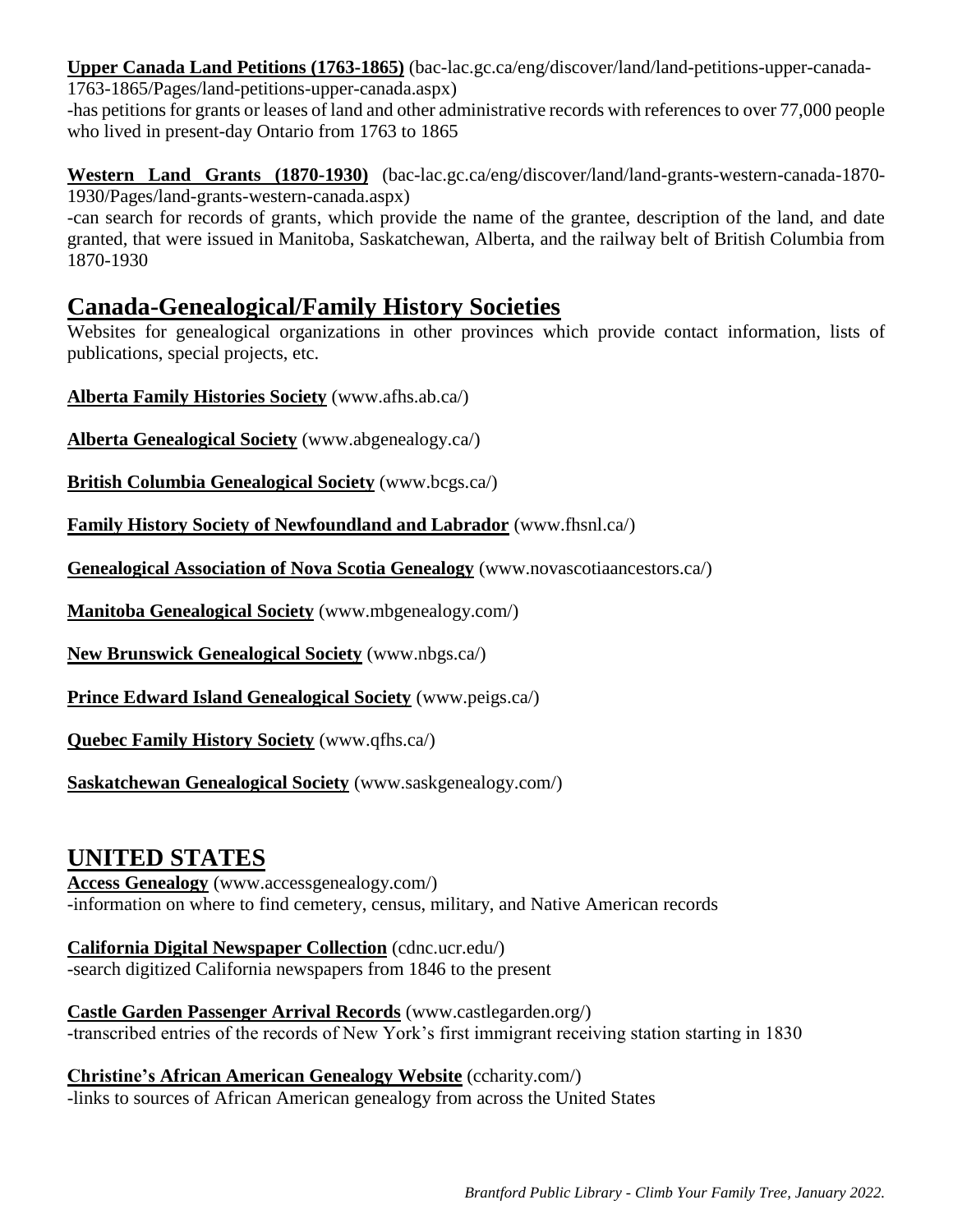#### **Chronicling America: Historic American Newspapers** (chroniclingamerica.loc.gov/)

-view newspaper pages from 1789 to 1963 for certain states or find information about American newspapers published from 1690 to the present

**Ellis Island** (www.ellisisland.org/)

-database containing the names of 22 million passengers and crew who entered the Port of New York between 1892 and 1924

**Free Online Census Records and Indexes-USA** (www.researchguides.net/census/free.htm) -links to free census records for individual states and territories

**Genealogy Gems** (lisalouisecooke.com/) -podcasts, videos, articles, and getting-started guides by Lisa Louise Cooke

**Genealogy Inc.** (www.genealogyinc.com/) -links to American genealogical information by state and by source type

**Gravestone Photo Project** (iowagravestones.org/gpp-info.php) -search for cemetery information in over 30 states

**Linkpendium USA** (www.linkpendium.com/genealogy/USA/) -find links to resources, organized by topic, for any state and/or county in the United States

**National Archives (United States)** (www.archives.gov/research/genealogy) - information about American genealogical resources including how to start and popular resources

**National Genealogical Society** (www.ngsgenealogy.org/) -includes information about the society, its library, and online resources

**Newspaper Obituaries on the Net** (www.newspaperobituaries.net/) -provides access to millions of free obituaries by state

# **Obituary Central** (www.obitcentral.com/obitsearch/)

-links to online obituaries from the United States

#### **Official Federal Land Patents** (www.glorecords.blm.gov/)

-searchable database which allows you to view more than 2 million land patents issued between 1820 and 1908 in eastern, public-land states (most states outside of the 13 original colonies are public-land states)

# **USGENWEB Project** (usgenweb.org/)

- project to organize genealogical resources on the Internet in every county and state of the United States with useful resources in the GenWeb Archives section

# **UNITED STATES-VITAL RECORDS**

**Arizona Department of Health Services** (www.azdhs.gov/licensing/vital-records/genealogy/index.php) -search for birth and death records

**BYU-Idaho Special Collections** (archives.byui.edu/family-history/deaths) -search for abstracts of death certificates from 1911-1951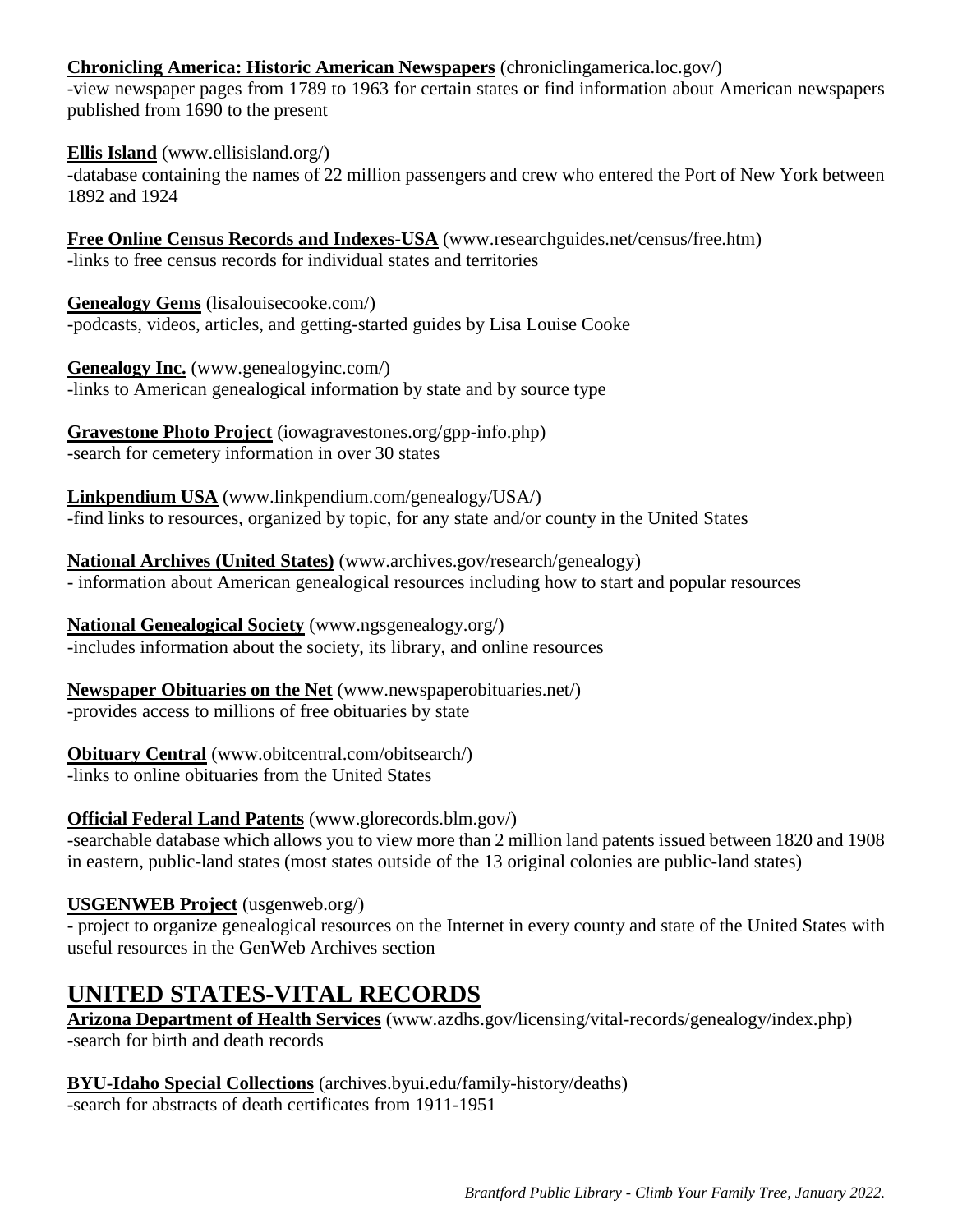**Massachusetts Archives** (www.sec.state.ma.us/arc)

-has a searchable database of the indexes to births, marriages, and deaths for 1841-1925

**Michiganology** (michiganology.org/)

-find out about the history of Michigan; look for death records

### **Minnesota Historical Society** (www.mnhs.org/index.htm)

-can search the birth and death certificates index as well as the state census records for 1865, 1875, 1885, 1895, and 1905

**Missouri Digital Heritage** (www.sos.mo.gov/records/archives/archivesdb/birthdeath/) -includes pre-1910 birth and death records and death certificates for 1910-1970

**Ohio Death Records Index Search** (resources.ohiohistory.org/death/) -can search the index which covers 1913 to 1944 and 1954 to 1963 for free

### **Ohio Memory** (ohiomemory.org/)

-items from 360 institutions statewide, including: yearbooks, county atlases, digitized newspapers, and old photos

**Online Birth & Marriage Record Indexes for the USA** (www.germanroots.com/vitalrecords.html) -a guide for finding birth and marriage records

**Online Searchable Death Indexes for the U.S.A.** (www.germanroots.com/deathrecords.html) -provides links to death indexes that are searchable online for the different states

**Utah State Archives** (archives.utah.gov/research/indexes/20842.htm) -death certificates from 1905-1967 are available online

**Vital Records Information United States** (vitalrec.com/index.html) -information about where to obtain vital records from each state, territory and county of the United States

**Washington State Digital Archives** (www.digitalarchives.wa.gov/) -can search for birth, marriage, and death records for various years as well as census, land, and military records

**West Virginia Archives** (archive.wvculture.org/vrr/)

-the searchable database includes birth and death certificates and marriage license applications from 1811 to 1970

# **Western States Historical Marriage Records Index**

(abish.byui.edu/specialCollections/westernstates/search.cfm) -indexes almost 700,000 marriages for Arizona, Idaho, and Nevada and selected counties in California, western Colorado, Montana, Oregon, Utah, eastern Washington, and Wyoming

**Wisconsin Historical Society** (www.wisconsinhistory.org/) -their genealogical index has pre-1907 vital records as well as 150,000 records in the Wisconsin name index

# **INTERNATIONAL**

**Birth, Death and Marriage Historical Records** (www.bdmhistoricalrecords.dia.govt.nz/)

-search for births that occurred at least 100 years ago, marriages that occurred at least 80 years ago, and deaths that occurred at least 50 years ago in New Zealand

*Brantford Public Library - Climb Your Family Tree, January 2022.*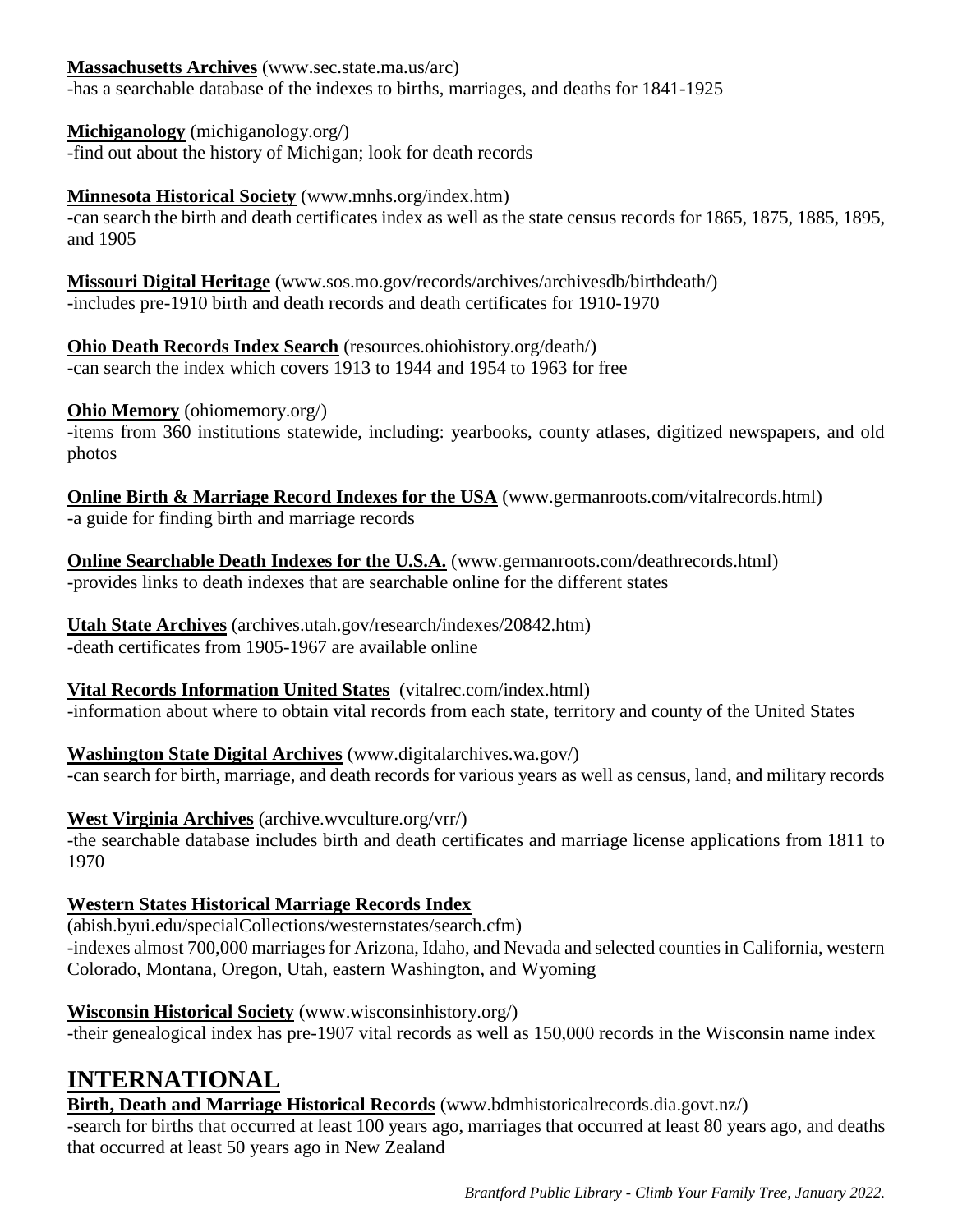### **British Newspaper Archive** (www.britishnewspaperarchive.co.uk/)

-can search by newspaper or browse by location; free to search but costs money to view pages

#### **Center for Jewish History** (www.cjh.org/)

-has a "Genealogy: Research Your Family History" section and searchable databases

#### **Deceased Online** (www.deceasedonline.com/)

-contains more than one million records of burials and cremations from five local governments in various parts of the United Kingdom from as far back as 1837

#### **Federation of East European Family History Societies** (feefhs.org/)

-information for people searching their ancestors in Eastern Europe

#### **Find My Past** (www.findmypast.co.uk/)

-subscription fee or pay as you go to view United Kingdom family history records

#### **FreeBMD** (www.freebmd.org.uk/)

-provides access to over 200 million birth, marriage, and death records in England and Wales since 1837

#### **FreeCEN** (www.freecen.org.uk/)

-free, online searchable database of UK census records for 1841, 1851, 1861, 1871, and 1891; this is an ongoing project and transcriptions are added weekly

#### **FreeREG** (www.freereg.org.uk/)

-volunteers are transcribing baptism, marriage, and burial records from parish and non-conformist registers of the United Kingdom

#### **Genealogy Indexer** (genealogyindexer.org/)

-Central and Eastern European records including historical directories, military lists, and community and personal histories

#### **Genes Reunited** (www.genesreunited.co.uk/)

-the United Kingdom's largest family tree, genealogy and ancestry site lets you search for a family member or build your own family tree

**GenMaps** (freepages.rootsweb.com/~genmaps/genealogy/ ) -contains scans of or links to maps from England, Scotland, and Wales from the 14<sup>th</sup> to the 19<sup>th</sup> centuries

# **Genuki, Genealogy in the United Kingdom and Ireland** (www.genuki.org.uk/big/)

-finding aids, indexes, and guides, arranged by country, region, county, and town

#### **German Roots** (www.germanroots.com/)

-resources for German genealogy on the Internet including online databases, census, and emigration

#### **Historical Directories** (specialcollections.le.ac.uk/digital/collection/p16445coll4 /) -a digital library of local and trade directories for England and Wales from 1760s to 1910s

#### **Irish Ancestral Research Association** (www.tiara.ie/)

-provides information for people searching for their Irish ancestors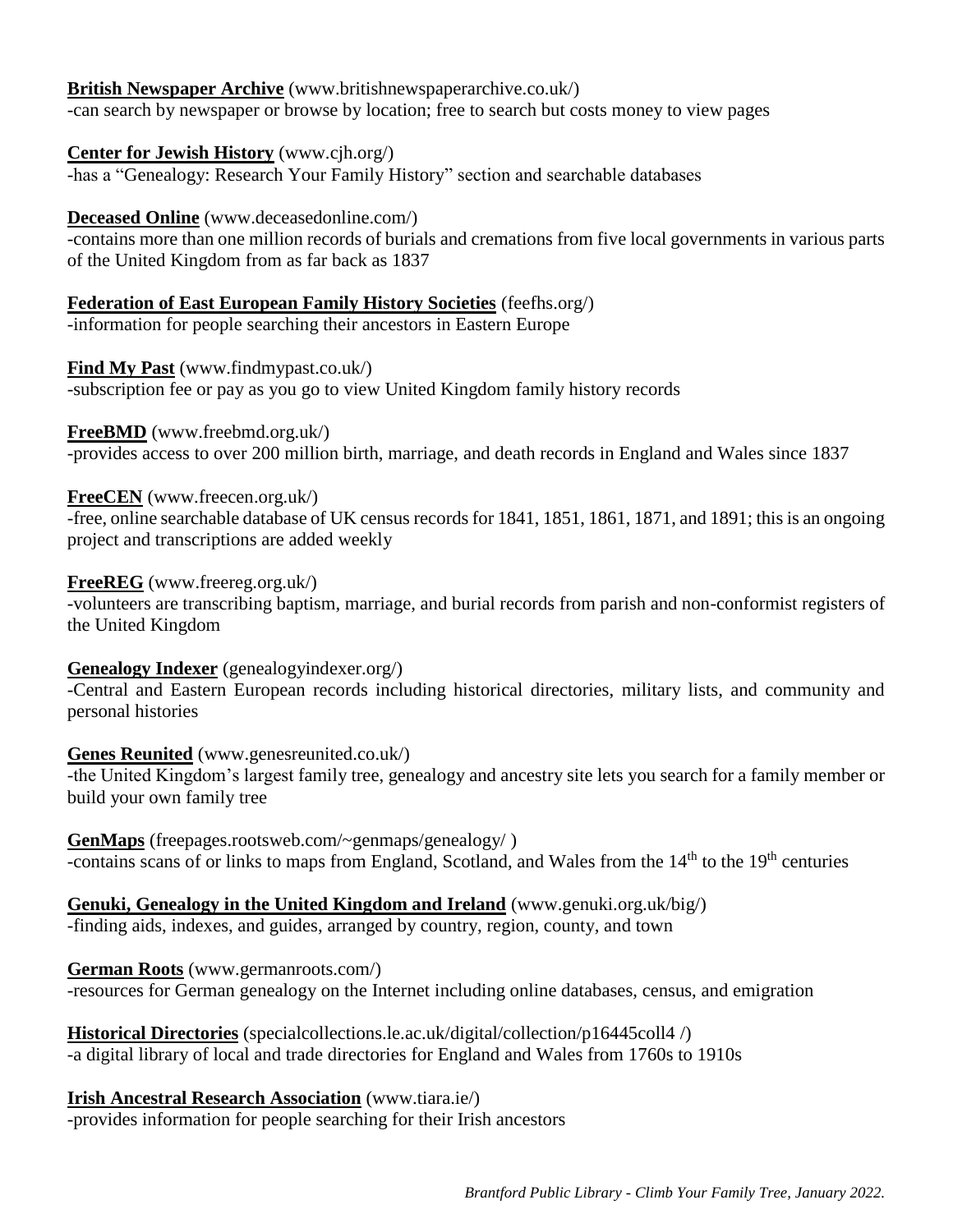### **Irish Death Notice Index** (www.irelandoldnews.com/obits)

-an index of over 54,000 obituaries of people who were born and/or died in Ireland or whose deaths were mentioned in Irish newspapers

#### **Irish Family History Foundation** (www.rootsireland.ie/)

-Ireland's largest family records database with birth, marriage, death, and gravestone records, most of which are only available on this website; have to register and purchase credits to view results and specific records

#### **Irish Genealogy** (www.irishgenealogy.ie/)

-information on tracing your ancestors in Ireland, including some searchable online indexes such as church records

#### **Irish Genealogy Toolkit** (www.irish-genealogy-toolkit.com/)

-free information, tools, and advice with the latest news in the right-hand column

#### **Irish Lives Remembered** (irishlivesremembered.ie/)

-a free genealogy magazine; also has forums and discussions

#### **JewishGen** (www.jewishgen.org/) -search names in the JewishGen Unified Search

# **The National Archives** (www.nationalarchives.gov.uk/default.htm)

-advice and resources for genealogists researching their ancestors in the United Kingdom

#### **The National Archives of Ireland** (www.nationalarchives.ie/)

-can search the 1901 and 1911 censuses and find information about the Archives' resources and a list of genealogical contacts in Ireland

### **Proceedings of the Old Bailey, London 1674 to 1834** (www.oldbaileyonline.org/) -searchable online edition of over 100,000 criminal trials held at London's central criminal court

#### **Public Records Office of Nothern Ireland** (www.proni.gov.uk/)

-official archives site for Northern Ireland with information about holdings and how to research your Irish roots

#### **Trans-Atlantic Slave Trade** (www.slavevoyages.org/)

-information on almost 35,000 slaving voyages that took millions of Africans to the Americas between the  $16<sup>th</sup>$ and 19<sup>th</sup> centuries

# **Trove (National Library of Australia)** (trove.nla.gov.au/)

-search full text of newspapers as well as photos, diaries, letters, and archives

#### **UK BMD** (www.ukbmd.org.uk/)

-provides links to websites that have online transcriptions of births, marriages, and deaths in the United Kingdom as well as links to census sites

**Welsh Newspapers Online** (newspapers.library.wales/) -search newspapers for articles, including family notices

# **World Genealogy Web Project** (www.worldgenweb.org/)

-countries are listed in alphabetical order with links to genealogical information for each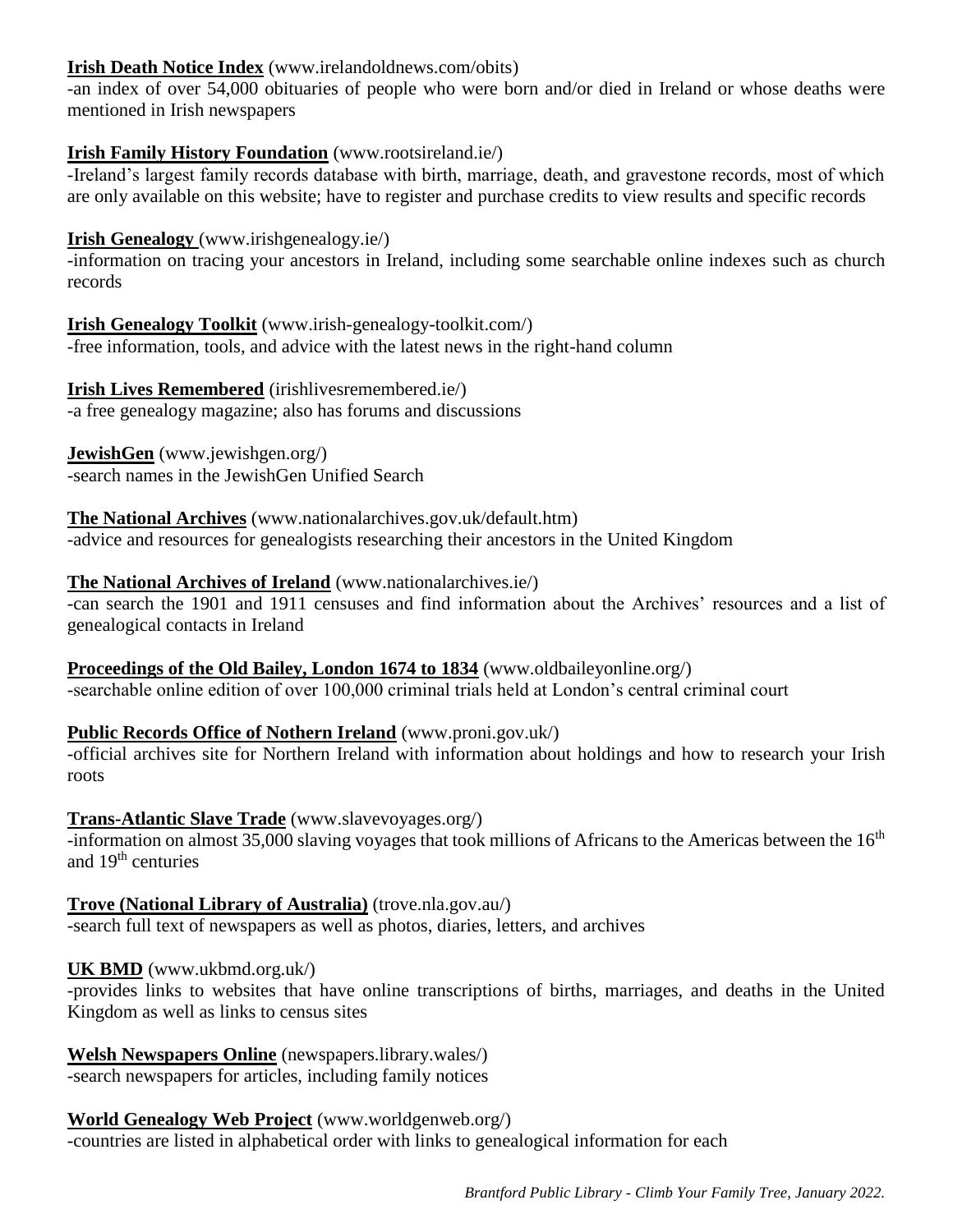# **MILITARY**

### **American Battle Monuments Commission** (www.abmc.gov/)

-can search this database of American military personnel who were buried or declared missing in action outside the United States

**Books of Remembrance** (veterans.gc.ca/eng/remembrance/memorials/books) -lists the names of Canadians who fought in wars and died either during or after them

**Canadian Virtual War Memorial** (veterans.gc.ca/eng/remembrance/memorials/canadian-virtual-warmemorial)

-contains a registry of information about the graves and memorials of over 116,000 Canadians and Newfoundlanders who served their country

**Civil War Soldiers and Sailors System** (www.nps.gov/civilwar/soldiers-and-sailors-database.htm) -includes searchable databases of men who served on both sides during the Civil War

#### **Commonwealth War Graves Commission** (www.cwgc.org/)

-searchable database of the 1.7 million men and women who died during the two world wars

#### **Fold3** (www.fold3.com/)

-web's premier collection of original American military records with over 95 million total record images; some documents are free while others cost money to view

# **Legion Magazine (Last Post)** (legionmagazine.com/en/index.php/last-post/)

-index to death notices of veterans published in the magazine since 1989

#### **Merchant Navy War Dead Registry**

(www.veterans.gc.ca/eng/remembrance/history/second-world-war/merchant-navy-war-dead-registry) -search the index for seamen who were killed while serving in Canada's Merchant Marine

#### **Military Burials and Memorials** (www.cem.va.gov/CEM/index.asp)

-use the Nationwide Gravesite Locator database to find out where the person is buried, birth and death dates, and the branch of the military that the person served in

**Online Military Indexes & Records** (www.militaryindexes.com/)

-find links to online resources for United States genealogy research for the different wars

**Personnel Records of the First World War** (bac-lac.gc.ca/eng/discover/military-heritage/first-world-

war/personnel-records/Pages/personnel-records.aspx)

-indexes over 600,000 Canadians who enlisted during the First World War; will find the first two pages of the recruit's attestation papers (Note: for the soldiers complete service record you will have to order the file from Library Archives Canada)

# **Soldiers of the South African War**

(bac-lac.gc.ca/eng/discover/military-heritage/south-african-war-1899-1902/Pages/service-files-south-africanwar.aspx)

-indexes the names of over 7,350 Canadians who enlisted during the "Boer War"; will find the service records, medal registers and land grant applications of those who served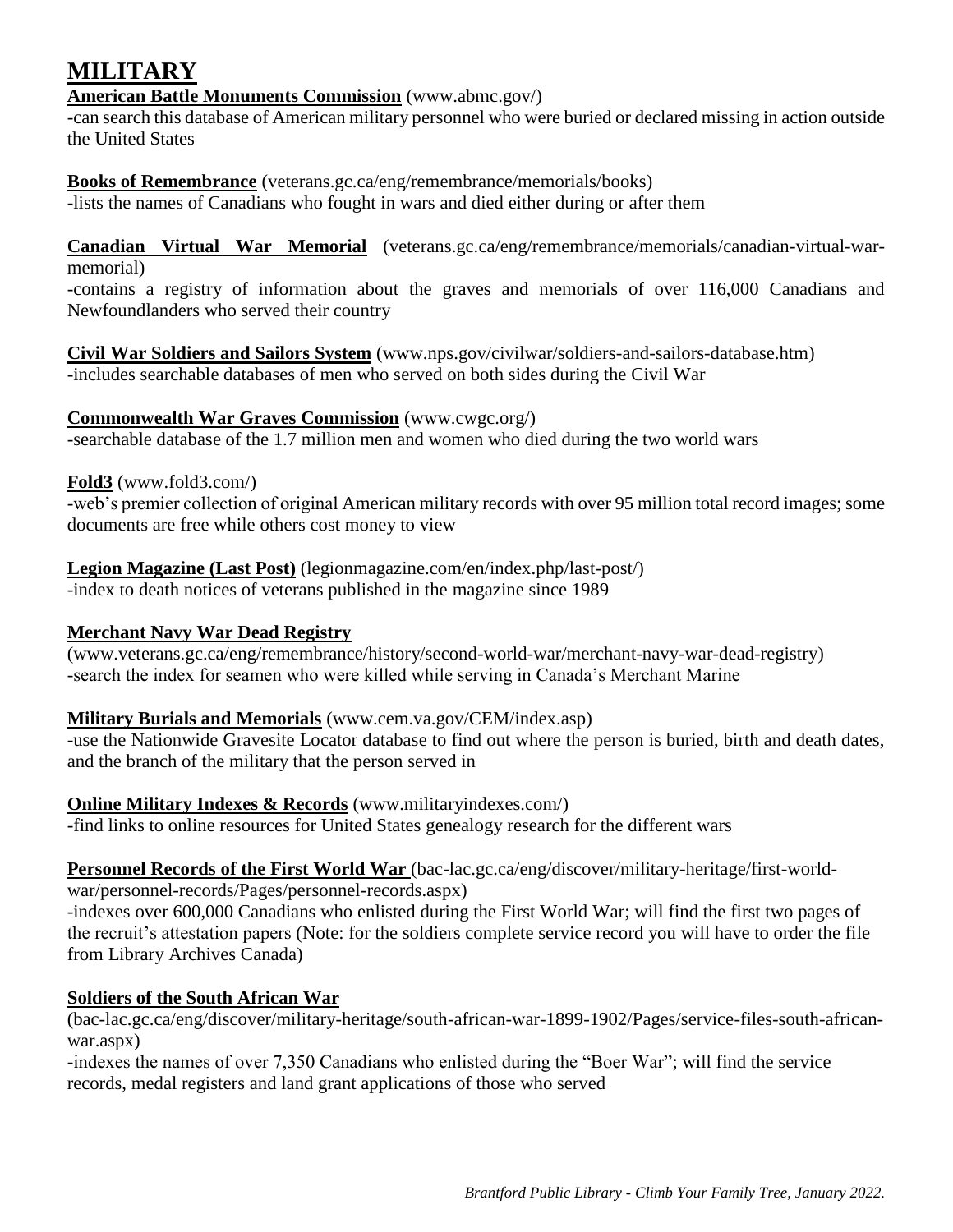**War Diaries of the First World War** (www.bac-lac.gc.ca/eng/discover/military-heritage/first-world-

war/Pages/war-diaries.aspx)

-contains the War Diaries of many units who served with the Canadian Expeditionary Force during the Great War

# **OBITUARIES**

**Legacy.com** (www.legacy.com/ns/about/newspapers/)

-links to current obituaries at hundreds of newspapers in the United States, Canada, the United Kingdom, Australia, and New Zealand

# **Remembering.ca** (www.remembering.ca/)

-find obituaries published in newspapers across Canada; can choose a specific city or look at all of them

# **SPECIAL INTEREST**

# **Ancestors at Rest** (ancestorsatrest.com/)

-links to different kinds of free death records including funeral cards, cemetery records, and vital statistics for the United States and Canada

### **Billion Graves** (billiongraves.com/)

-search for tombstones from around the world

# **Blacksheep Ancestors** (www.blacksheepancestors.com/)

-includes links to genealogical prison records for the United States and the United Kingdom, and historical court records and execution records for Canada, the United States, and United Kingdom

**Charts for Reference in Genealogy Research** (silvie.tripod.com/charts.html) -reference lists for unusual occupation titles, wars, and outdated disease names

**David Rumsey Map Collection** (www.davidrumsey.com/) -more than 90,000 historical maps and images from around the world

**Dead Fred** (www.deadfred.com/) -a photo genealogy website which you can search by name, date, location, etc. and post your own photos

**Elephind.com** (www.elephind.com/) -search historical American and Australian newspapers

# **Find A Grave** (www.findagrave.com /)

-can search over 210 million cemetery records in the United States, Canada, England, and other countries by name or browse through all listings by surname

**First Name Basis** (genealogytoday.com/names/first/basis.html) -can do searches using unusual first names

**FuneralNet** (funeralnet.com/) -can search for international funeral homes and U.S. obituaries and cemeteries

# **GenDisasters.com** (www.gendisasters.com/)

-newspaper articles about disasters such as train wrecks, fires, and floods from the United States and Canada